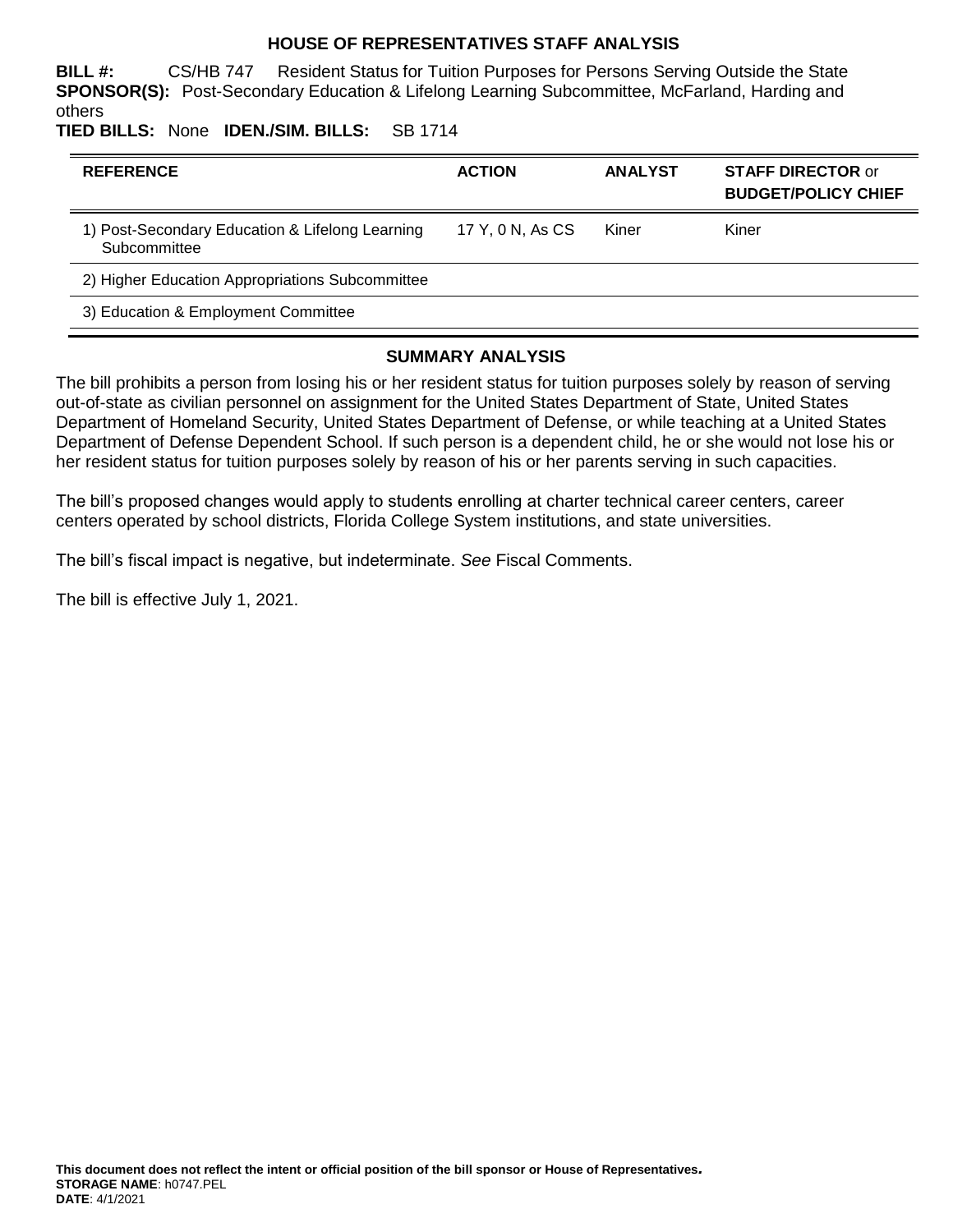## **FULL ANALYSIS**

## **I. SUBSTANTIVE ANALYSIS**

## A. EFFECT OF PROPOSED CHANGES:

#### Tuition and Out-of-State Fees

Under Florida law, 'tuition' is defined as the basic fee charged to a student for instruction provided by a public postsecondary educational institution in the state.<sup>1</sup> A student who is classified as a 'resident for tuition purposes' is a student who qualifies for the in-state tuition rate. $2$ 

An 'out-of-state fee' is the additional fee for instruction provided by a public postsecondary education institution in the state, and is charged to a student who does not qualify for the in-state tuition rate.<sup>3</sup>

Residents for tuition purposes are charged in-state rates for tuition while non-residents pay out-of-state fees in addition to tuition, unless these costs are exempted or waived.<sup>4</sup>

The resident undergraduate tuition rate for the SUS is currently set in statute at \$105.07 per credit hour.<sup>5</sup> The average cost of resident and nonresident tuition and fees per credit hour is shown below<sup>6</sup>:

| <b>State University Tuition &amp; Fees<sup>7</sup></b> |                 |             |                 |                |  |  |
|--------------------------------------------------------|-----------------|-------------|-----------------|----------------|--|--|
| Undergraduate                                          | <b>Standard</b> | Average     | <b>Standard</b> | Average        |  |  |
| <b>Baccalaureate</b>                                   | <b>Tuition</b>  | Tuition &   | <b>Tuition</b>  | Tuition &      |  |  |
|                                                        | (Per Credit     | <b>Fees</b> | (Per 30 Credit  | <b>Fees</b>    |  |  |
|                                                        | Hour)           | (Per Credit | Hours)          | (Per 30 Credit |  |  |
|                                                        |                 | Hour)       |                 | Hours)         |  |  |
| <b>Resident</b>                                        | \$105.07        | \$199.72    | \$3,152.10      | \$5,991.79     |  |  |
| <b>Non-Resident</b>                                    | \$105.07        | \$690.63    | \$3,152.10      | \$20,719.07    |  |  |
| <b>Difference</b>                                      |                 | \$490.91    |                 | \$14,727.28    |  |  |

#### Residency Status for Tuition Purposes

Current law requires students to be classified as residents or nonresidents for the purpose of assessing tuition in postsecondary educational programs offered by charter technical career centers, career centers operated by school districts, Florida College System institutions, and state universities. Students pay differing tuition rates based on their status as a resident or nonresident of Florida.<sup>8</sup>

Applicants to a postsecondary institution must meet certain qualifying standards in order to be classified as a resident of Florida for tuition purposes. The applicant, or in the case of a dependent child, his or her parents,<sup>9</sup> must establish legal residence in Florida and must have maintained legal residence for at

 $\overline{a}$ 

**STORAGE NAME**: h0747.PEL **PAGE: 2**  $9$  s. 1009.21(1)(f), F.S., defines the term, 'parent' to mean "either or both parents of a student, any guardian of a student, or any person in a parental relationship to a student." The legal residence of a dependent child's parents is prima facie evidence of the dependent child's residence. Section 1009.21(4), F.S.

<sup>&</sup>lt;sup>1</sup> s. 1009.01(1), F.S. Additionally, the definition states that "[a] charge for any other purpose shall not be included within this fee." <sup>2</sup> s. 1009.21(1)(g), F.S.

<sup>&</sup>lt;sup>3</sup> s. 1009.01(2), F.S. Adding that "[a] charge for any other purpose shall not be included within this fee."

<sup>4</sup> s. 1009.24(2), F.S.

 $5$  s. 1009.24(4)(a), F.S.

<sup>6</sup> *See* State University System of Florida, Tuition and Required Fees, 2020-211.

<sup>7</sup> *Id*.

<sup>8</sup>*See* Sections 1009.22, 1009.23, and 1009.24, F.S. Out-of-state tuition is established by each university board of trustees, subject to the approval of the BOG. Section 1009.24(4)(c), F.S.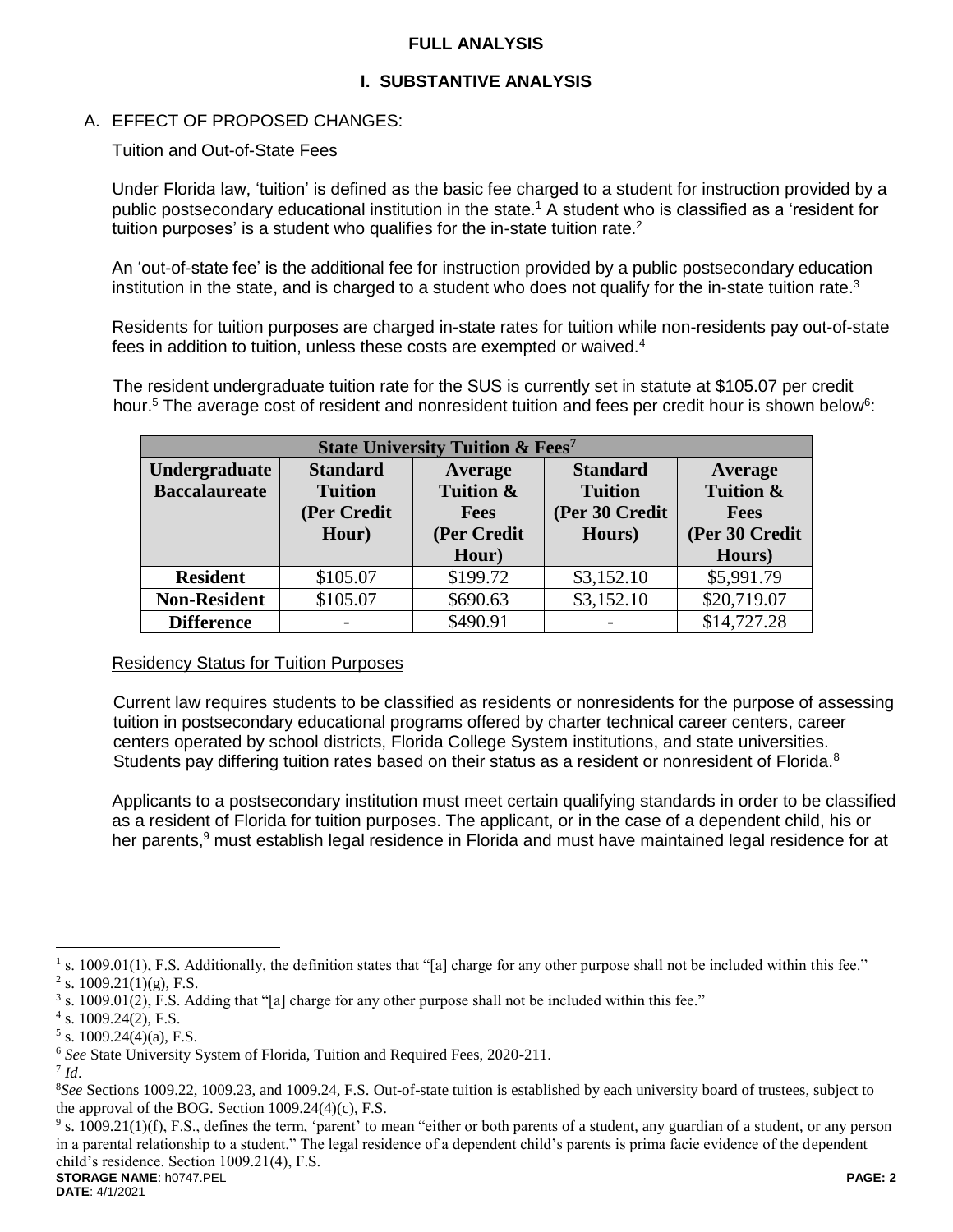least 12 consecutive months immediately prior to the applicant's enrollment in a postsecondary institution.<sup>10</sup>

Each postsecondary institution determines the residency status of the students who apply for admission to the institution.<sup>11</sup> Each applicant must provide to the institution a statement of length of residence and establish that his or her presence in the state is for the purpose of maintaining a bona fide domicile and not as a temporary residence or residence incident to enrollment.<sup>12</sup>

#### Residency for Tuition Purposes for Active Duty Military Servicemembers

Current Florida law prohibits a person from losing his or her resident status for tuition purposes solely by reason of serving, or, if such person is a dependent child, by reason of his or her parent or parents serving, in the United States Armed Forces out-of-state.<sup>13</sup>

Current Florida law also classifies active duty members of the United States Armed Services, their spouses, and their dependent children residing or stationed in Florida at the time of acceptance to a Florida College System institution or state university, as residents for tuition purposes.<sup>14</sup> Such individuals are also classified as residents for tuition purposes if they attend a Florida College System institution or state university within 50 miles of the military establishment where they are stationed at the time of acceptance or if such military establishment is within a county contiguous to Florida.<sup>15</sup> Florida Active drilling members of the Florida National Guard are also classified as residents for tuition purposes.<sup>16</sup>

#### Federal Veteran Education Benefits

#### *Post-9/11 Veterans Educational Assistance Act of 2008*

Congress enacted the Post-9/11 Veterans Educational Assistance Act (Act) of 2008, also known as the Post-9/11 GI Bill (GI Bill), which took effect August 1, 2009.<sup>17</sup> The Act provides up to 36 months of educational benefits to veterans and servicemembers and their dependent children.<sup>18</sup>

#### State Veteran Education Benefits and Residency

Florida law requires a state university, Florida College System institution, or a career center to waive out-of-state fees for an honorably discharged veteran of the United States Armed Forces, the United States Reserve Forces, or the National Guard who physically resides in the state while enrolled in the institution, or who uses education assistance provided by the United States Department of Veterans Affairs who physically resides in this state while enrolled in the institution.<sup>19</sup>

Florida law waives undergraduate-level tuition and career certificate programs at state universities, Florida College System institutions, and career centers for Florida recipients of the Purple Heart and other combat-related decorations superior in precedence to the Purple Heart, under certain conditions.<sup>20</sup>

 $\overline{a}$ 

**STORAGE NAME**: h0747.PEL **PAGE: 3 DATE**: 4/1/2021

 $^{10}$  s. 1009.21(2)(a)1., F.S. A legal resident, for purposes of tuition, is a person who has maintained his or her residence in Florida for the preceding year, has purchased a home which is occupied by him or her as his or her residence, or has established a domicile in Florida pursuant to s. 222.17, F.S. Section 1009.21(1)(d), F.S.

<sup>11</sup> *Id*.

 $12$  s. 1009.21(3)(c), F.S.

 $13$  s. 1009.21(7), F.S.

 $14$  s. 1009.21(10), F.S.

<sup>15</sup> *Id.*

<sup>16</sup> *Id.*

<sup>&</sup>lt;sup>17</sup> Pub. L. No. 110-252, 122 STAT. 2323. The GI Bill has since been amended.

<sup>&</sup>lt;sup>18</sup> In addition to tuition and fees, educational benefits include payment for housing, books, and supplies.

 $19$  s. 1009.26(13), F.S.

 $20$  s. 1009.26(8), F.S.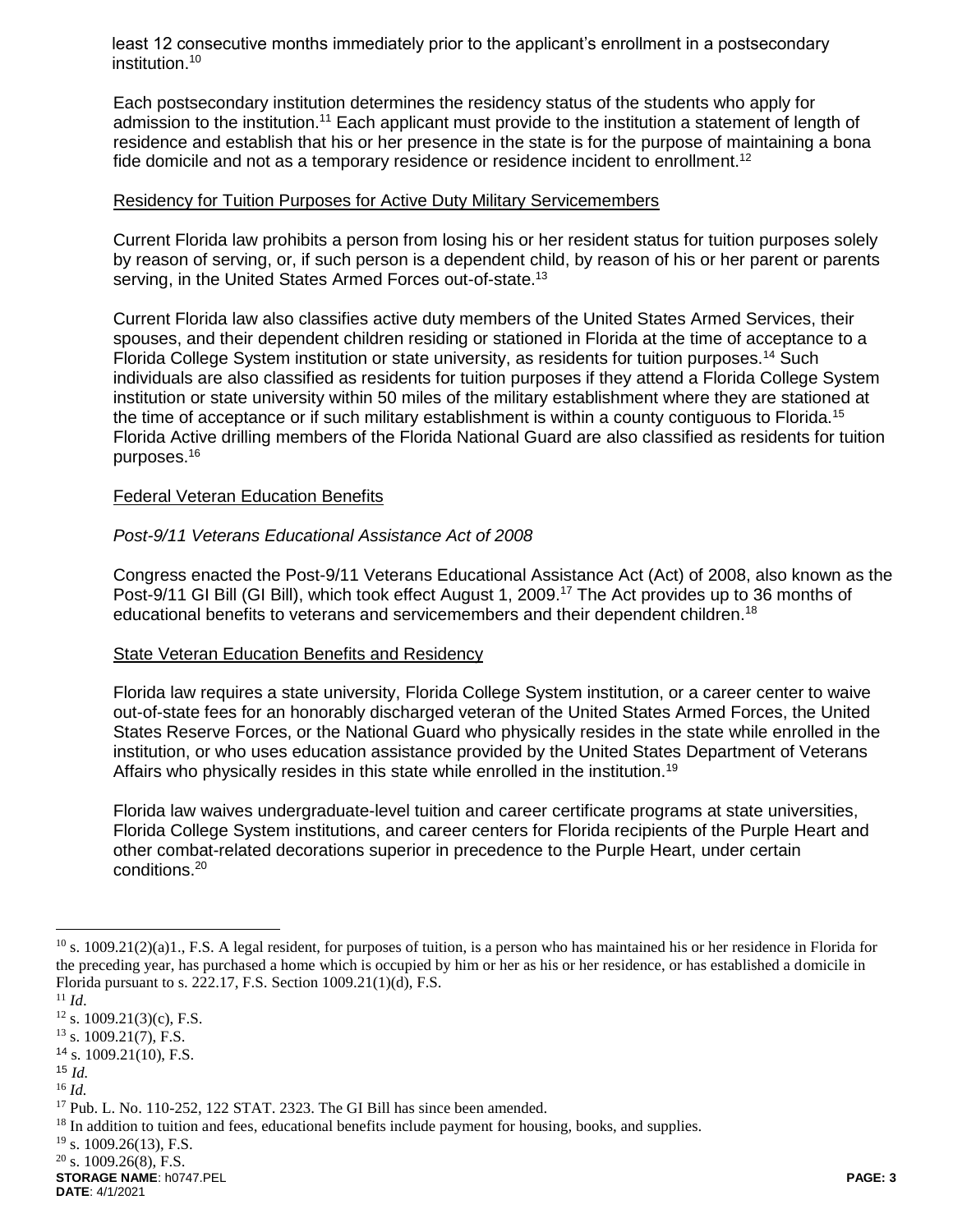Dependent children and spouses of veterans who died from a service-connected disability or who are 100-percent service-connected permanently and totally disabled may receive scholarships through the Scholarships for Children and Spouses of Deceased or Disabled Veterans program.<sup>21</sup>

Residency Status for Tuition Purposes for U.S. Citizens Outside of the U.S. Department of Defense Dependent School or American International School

Florida law classifies U.S. citizens living outside the United States who are teaching at a Department of Defense Dependent School or in an American International School and who enroll in a graduate level education program which leads to a Florida teaching certificate as residents for tuition purposes.<sup>22</sup>

## **Effect of Proposed Changes**

The bill prohibits a person from losing his or her resident status for tuition purposes solely by reason of serving out-of-state as civilian personnel on assignment for the United States Department of State, United States Department of Homeland Security, United States Department of Defense, or while teaching at a United States Department of Defense Dependent School. If such person is a dependent child, he or she would not lose his or her resident status for tuition purposes solely by reason of his or her parents serving in such capacities.

The bill's proposed changes would apply to students enrolling at charter technical career centers, career centers operated by school districts, Florida College System institutions, and state universities.

The bill's fiscal impact is negative, but indeterminate.

The bill is effective July 1, 2021.

- B. SECTION DIRECTORY:
	- **Section 1.** Amends s. 1009.21, F.S.; prohibiting the loss of resident status for tuition purposes solely by reason of certain service.
	- **Section 2.** Provides an effective date of July 1, 2021.

## **II. FISCAL ANALYSIS & ECONOMIC IMPACT STATEMENT**

- A. FISCAL IMPACT ON STATE GOVERNMENT:
	- 1. Revenues:

*See* Fiscal Comments.

2. Expenditures:

None.

## B. FISCAL IMPACT ON LOCAL GOVERNMENTS:

1. Revenues:

*See* Fiscal Comments.

 $\overline{a}$